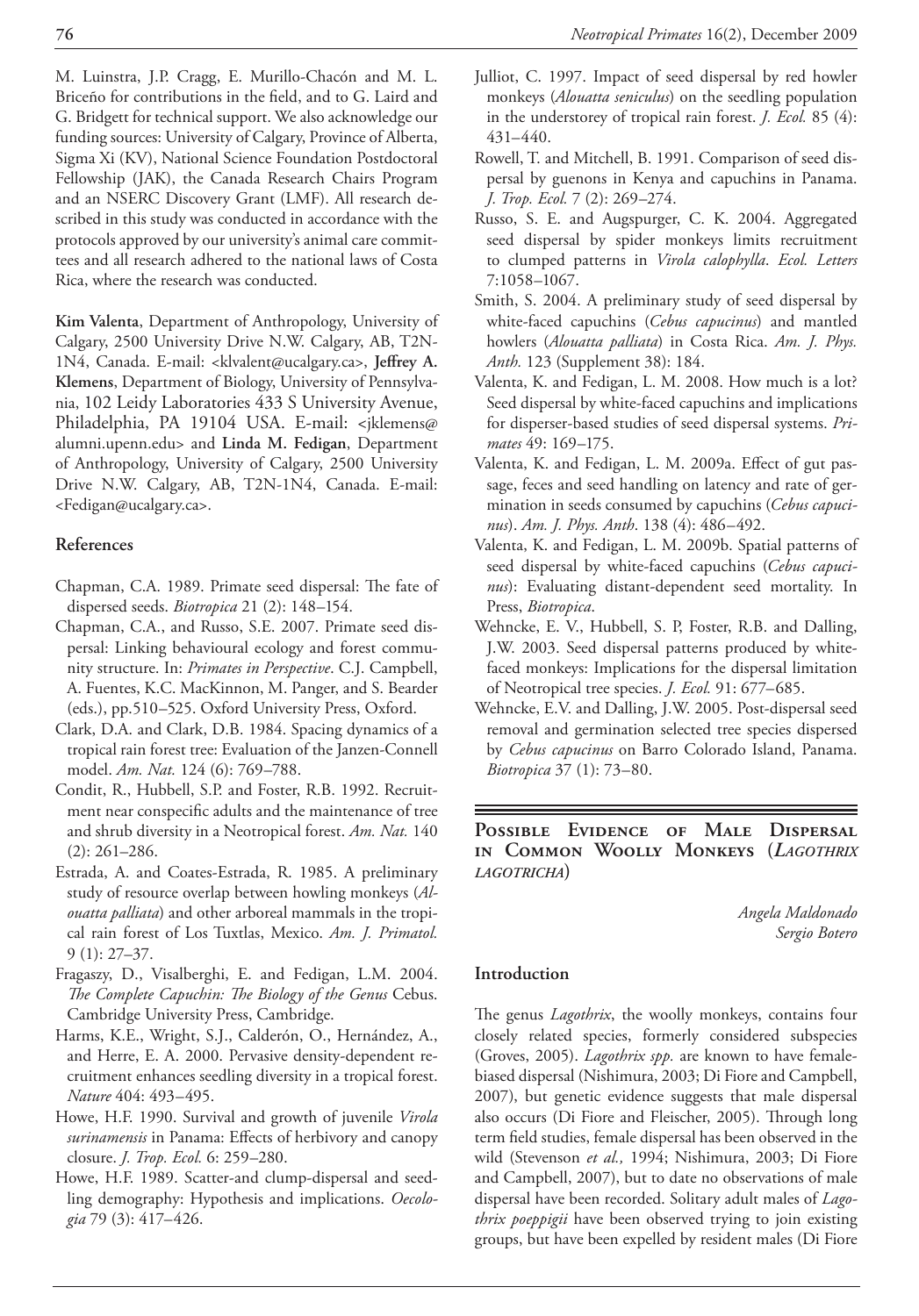and Fleischer, 2005). Here we report the acceptance of a newcomer three-year-old male into an existing group of *Lagothrix lagotricha*. This observation should be interpreted with caution since it concerns a captive raised individual reintroduced to the wild.

#### **Observations**

In 1996, a 5 to 8 month old male woolly monkey (*L. lagotricha*) that was being kept as a pet was confiscated by local authorities. The monkey's origin is not certain, but may have been the Putumayo region, Colombia. The regional environmental authorities had no adequate infrastructure to house this individual, so the infant was given to Angela Maldonado, who raised the monkey until 1998 in her household, in Bogotá, Colombia. The woolly monkey's lower lip had a scar, presumably generated during its capture from the wild. The monkey's diet consisted of fruit and vegetables, and he was taken every weekend to nearby forests in order to allow the development of normal climbing behavior.

On April 2nd 1998 Maldonando brought the captive raised woolly monkey to the Caparú Biological Station in Vaupés, Colombia (for a more detailed description of the site refer to Defler and Defler, 1996), where a semi captive free-ranging group of primates was kept for rehabilitation and reintroduction purposes. The group consisted of eight common woolly monkeys (*Lagothrix lagotricha*: four adult females, one sub-adult female, two infant females, and one juvenile male), two white-fronted capuchins (*Cebus albifrons albifrons*: one male and one juvenile female), one subadult female long-haired spider monkey (*Ateles belzebuth*), and three mottled-faced tamarins (*Saguinus inustus*: two adult females and one sub-adult male). The monkeys there foraged freely in the station area and were fed once daily. On April 3, 1998, a wild group of woolly monkeys passed near the station, and in response, the captive-raised male performed an aggressive display, including branch shaking. Although an adult male stopped and observed the new male, and some other members of the group paid attention to the display, they performed no aggressive displays, and continued on their way, seemingly unperturbed. The captive-raised male followed the group until dusk and then returned to the station.

When first introduced to the primate group of the Caparú Biological Station, the captive-raised male was approximately 3 years old, and interacted normally with the other individuals of the group for his age. He was, however, rejected by one of the adult woolly females, and after this interaction all of the adult females were aggressive to him. On two occasions, this caused the captive-raised male to escape into the forest and remain alone overnight. The most aggressive female was the lowest ranking in the group, had no offspring in the group, and was also the most aggressive towards humans. On April 12, after 3 days of enforced separation by the Caparú staff, the aggressive female and

the captive-raised male were allowed near each other again and the aggression continued. This time the male escaped into the forest and did not return to the station. He was observed foraging the next 2 days with a wild group. On the second day (April  $14<sup>th</sup>$ ) the male responded and approached the observer. On April 26 the same group was encountered, and the male responded when called by his pet name, but he did not approach the observer. Maldonado then left the Amazon station and returned to Bogotá. The male was observed once during the month of May by a field assistant and answered when called but did not approach the observer. It is not known if the group he joined was the same that tolerated the aggressive display on the 3<sup>rd</sup> of April, but it is likely, given the group's home range. Just over one year later, on June 26, 1999, Maldonado followed a wild group of woolly monkeys, presumably the same one the captive-raised male had joined. A male came particularly close to her during the observations and responded when called by his pet name, but because he had matured she was unable to recognize him unequivocally. She then followed the male until his identity was confirmed through the scar on his lower lip.

#### **Discussion**

The present case shows that a social mechanism exists for the acceptance of a new male into an existing group of *Lagothrix lagotricha*, and thus supports Di Fiore and Fleischer's (2005) molecular data suggesting some level of male dispersal in woolly monkeys. However, this particular male's upbringing differed significantly from wild individuals, as he remained isolated from conspecifics for an important part of his development. The fact that the introduced male was not an adult might suggest that only juvenile or sub-adults can be accepted into existing groups, but this remains to be determined. Observations of sub-adult or juvenile males dispersing from their natal groups are lacking to confirm the existence of male dispersal in *Lagothrix*.

### **Acknowledgments**

The authors would like to thank S. Bennett for her invaluable assistance during fieldwork, T. R. Defler and D. González for the logistic support. We also thank A. Nishimura, P. Stevenson, S. K. Bearder, L. Cortés and one anonymous reviewer for their valuable comments on this manuscript.

**Angela Maldonado**, Oxford Brookes University, Department of Anthropology and Geography. Gipsy Lane, OX3 0BP, Oxford, UK. E-mail: <lllugens@yahoo.co.uk> and **Sergio Botero**, Universidad de los Andes, Departamento de Ciencias Biológicas, Laboratorio de Ecología de Bosques tropicales y Primatología. Bogotá D. C., Colombia, and Rockefeller University. New York. U.S.A. E-mail: <sbotero@rockefeller.edu>